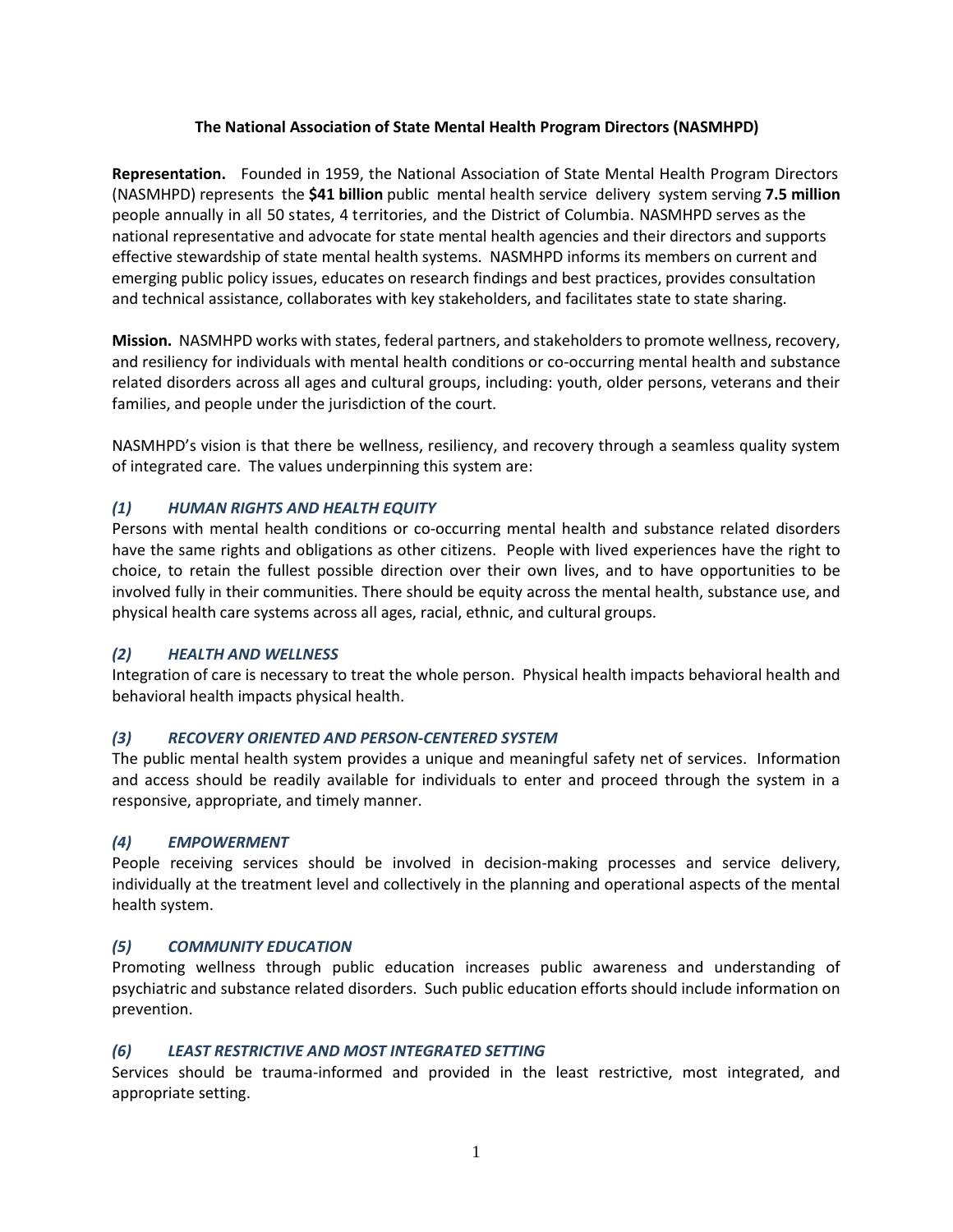# *(7) ZERO SUICIDE*

Suicide is preventable and zero suicide is the goal.

## *(8) WORKING COLLABORATIVELY*

Collaborations with stakeholders, and partners at the local, state, and federal levels should continue to be strengthened and maintained to help state mental health agencies achieve their goals for the people they serve.

## *(9) EFFECTIVE AND EFFICIENT MANAGEMENT AND ACCOUNTABILITY*

Services should be high quality and provided at reasonable costs. Approaches to care should be datainformed, outcome-oriented, and evidenced-based.

## *(10) CULTURALLY AND LINGUISTICALLY RESPONSIVE*

Services should be responsive to diverse cultural health beliefs and practices, preferred languages, health literacy, and other communication needs.

## *(11) HIGH QUALITY WORKFORCE CAPACITY*

There should be the capacity of well-trained practitioners, including peer support providers, to assist individuals wherever they are on the continuum of need and wherever they may reside.

NASMHPD members play a vital role in the delivery, financing, and evaluation of mental health services within a rapidly evolving healthcare environment. The principal programs operated, funded, and/or regulated by NASMHPD members serve people who have serious mental illnesses, developmental disabilities, and/or substance use disorders. This role impacts many other constituencies as well. In recognition of these mutual interests, NASMHPD has effectively responded to, and collaborated with, other organizations and individuals including those representing consumers, families, and state mental health planning and advisory councils. The association provides members with the opportunity to exchange diverse views and experiences and learn from one another in areas vital to effective public policy development and implementation.

**Structure of NASMHPD.** In addition to representing the viewpoint of State Mental Health Commissioners and Directors, NASMHPD has five divisions comprised of directors of special populations/services (children/youth/families, older persons, forensic, recovery support, and legal) as well as a Finance Policy Division, a Housing Task Force and a Medical Directors Council. NASMHPD also has a formal affiliation with the National Coalition on Mental Health and Deaf Individuals (NCMHDI); the Multi-State Behavioral Health Disaster Consortium; and the Cultural and Linguistic Competence Coordinators' Network for State and Territorial Behavioral Health Services (State CLC Coordinators' Network). If you have any changes to your representatives, please provide them to Yaryna Onufrey, at [yarnya.onufrey@nasmhpd.org.](mailto:yarnya.onufrey@nasmhpd.org)

In addition, NASMHPD has an affiliation with the approximately 195 state psychiatric hospitals, which include hospitals for the children, adults, older persons, and people who have entered the mental health system via the court system. The State Psychiatric CEOs have also established the following regional organizations: the Southern State Psychiatric Hospital Association (SSPHA) and the Western Psychiatric State Hospital Association (WPSHA).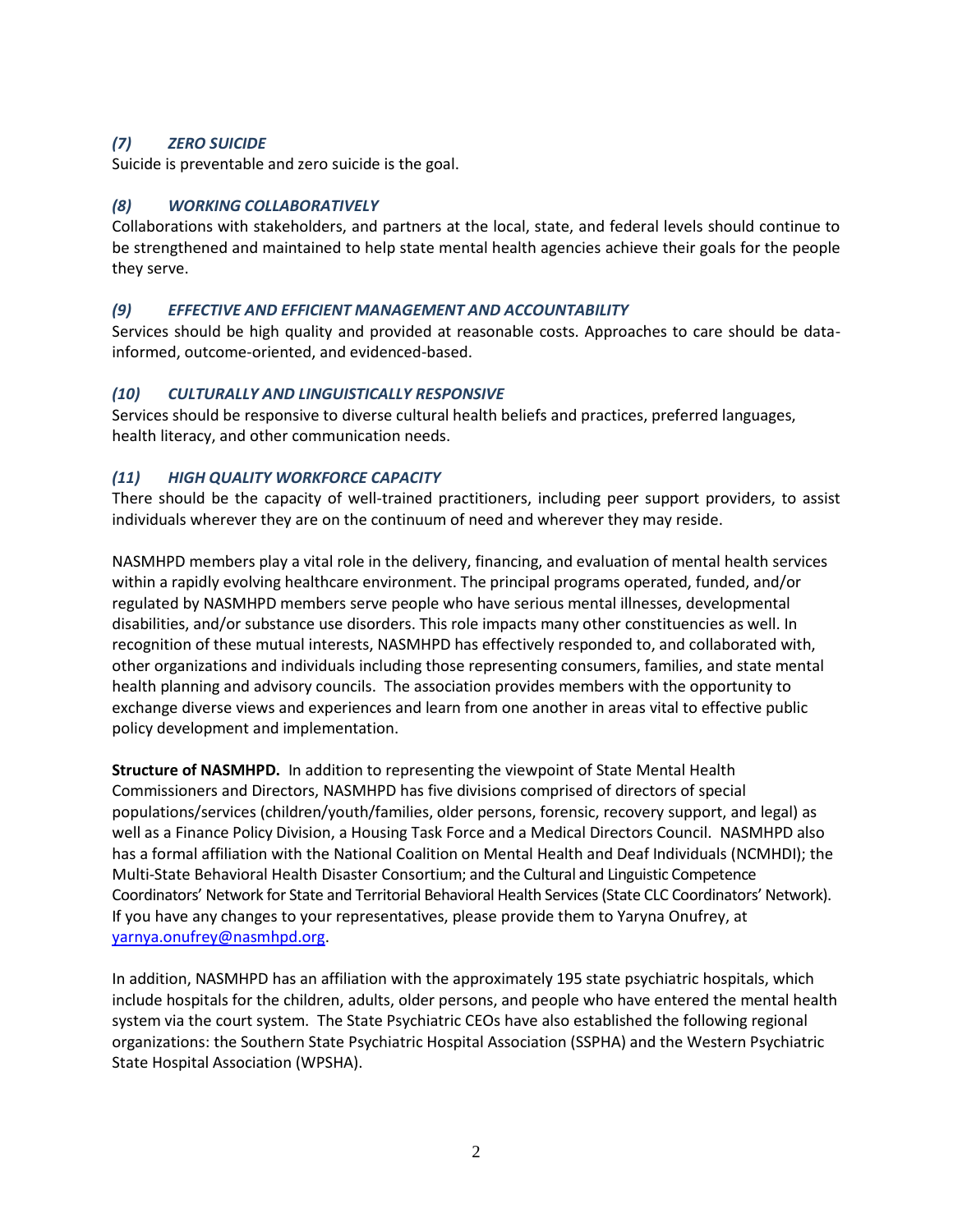**NASMHPD Research Institute, Inc. (NRI)** In its early days, NASMHPD maintained a research division that was changed in 1987 to the NASMHPD Research Institute, Inc. (NRI), a separate non-profit organization. NRI products and services support and enable actions that improve mental health and wellness. Tolearn more about the NRI, Inc., please visit their website at [https://www.nri-inc.org/.](https://www.nri-inc.org/)

**Convening Members.** NASMHPD plans and hosts membership meetings. These meetings provide important forums for members and senior staff to discuss emerging issues impacting mental health systems; to share experiences and innovative developments and best practices in programmatic, administrative and scientific areas; and to develop a consensus on policy issues.

**Monthly Meet-Me Call Webinars.** NASMHPD holds monthly "Meet-Me" call webinars of NASMHPD members to highlight best practices and the latest information on legislation, regulations, federal initiatives, and other issues that could affect your state. If you have any questions about these webinars, please contact Stuart Gordon, Director of Policy & Communications, via email at [stuart.gordon@nasmhpd.org](mailto:stuart.gordon@nasmhpd.org) .We hope that you or a designated staff member will be able to join us for these webinars.

**Crisis Now/#CrisisTalk.** NASMHPD has partnered with the National Suicide Prevention Lifeline, RI International, and Action Alliance to present Crisis Now, Transforming Services is Within Our Reach, a website dedicated to providing the framework needed to optimize mental health crisis services within communities. As part of Crisis Now, the #CrisisTalk website was launched in May 2019 to facilitate conversations about mental health crises, including missed opportunities, gaps, tools, and best practices. This innovative publication provides a platform for diverse experts and people with Lived Experience to exchange thoughts, knowledge, and innovations. You can access Crisis Now at CrisisNow.com and #CrisisTalk at talk.crisisnow.com.

**Stakeholders.** NASMHPD represents the interests of the state mental health agencies to Congress, federal agencies, and other national advocacy organizations. Our relationship with the National Association of Medicaid Directors (NAMD) enables us to collaborate on issues of shared interest. NASMHPD also has strong collaboration with key organizations representing the public sector, including the Association of State and Territorial Health Officials (ASTHO), the National Association of State Alcohol and Drug Abuse Directors (NASADAD), the National Association of State Directors of Developmental Disability Services (NASDDDS), the National Association of State United on Aging (NASUAD), the National Association of Counties, and the Council of State Governments (CSG). NASMHPD also works with various stakeholders in behavioral health alliances such as the 70-member Mental Health Liaison Group (MHLG), including the National Council on Behavioral Health, the National Alliance on Mental Illness (NAMI), and Mental Health America, as well as national associations representing psychiatrists, psychologists, and social workers, on common issues and concerns affecting the entire behavioral health community.

NASMHPD continues to provide timely information through email correspondence, Meet-Me calls, the NASMHPD Weekly Update newsletter, monthly Division conference call Washington Updates, and alerting members to webinars and calls on budget concerns, national trends in managed care, financing, integration, housing, peer services, care coordination, and healthcare delivery systems.

**Training & Technical Assistance (T/TA).** In 2018, NASMHPD developed a series of T/TA assessment papers focused on "Bold Approaches for Better Mental Health Outcomes", continuing our efforts to reduce the human and economic costs associated with severe mental illness by building and invigorating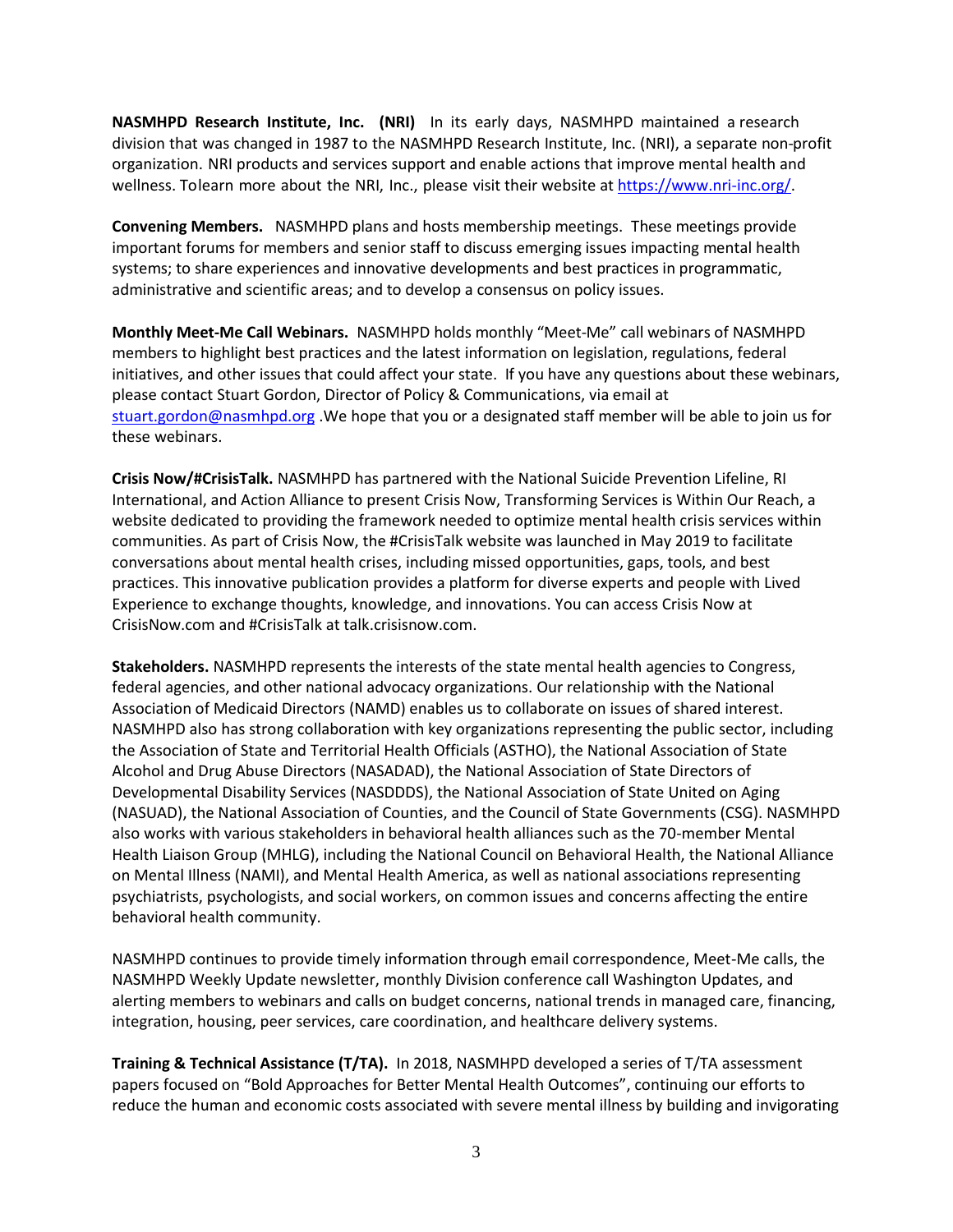a robust, interconnected, evidence-based system of care that goes "beyond beds". The series includes papers articulating "bold goals" for public mental health systems; providing strategies for effective bed and service registries; describing a comprehensive continuum of crisis services to support jail diversion; promoting trauma-informed approaches in psychiatric settings; and other topics. These papers are available free on the NASMHPD website at [https://www.nasmhpd.org/content/tac-assessment-papers.](https://www.nasmhpd.org/content/tac-assessment-papers)

Also during 2018, NASMHPD developed more than 12 TA resources to support early intervention in psychosis, including resources for schools, families and providers. These resources, developed with support from SAMHSA, included training videos, recorded webinars, issue briefs, and fact sheets – all of which are available free on the NASMHPD website at [https://www.nasmhpd.org/content/2018-ta-and](https://www.nasmhpd.org/content/2018-ta-and-training-resources-first-episode-psychosis-now-available)[training-resources-first-episode-psychosis-now-available.](https://www.nasmhpd.org/content/2018-ta-and-training-resources-first-episode-psychosis-now-available)

NASMHPD has coordinated a number of national educational webinars for the State Mental Health Commissioners, their staffs, and other stakeholders. The webinars have addressed a range of issues essential to effective implementation of evidence-based practices, service delivery across the spectrum, and cross-systems collaboration. Archived webinars can be found on our website at [https://www.nasmhpd.org/webinars.](https://www.nasmhpd.org/webinars)

NASMHPD serves as a key partner on a variety of other T/TA efforts, including support for the Nation's Suicide Prevention Lifeline (1-800-273-TALK); SAMHSA's Homeless and Housing Resource Network providing support and technical assistance to PATH grantees; SAMHSA's Clinical Support System for Serious Mental Illness, and the U.S. Department of Health and Human Services' National Center on Advancing Person-Centered Practices and Systems. NASMHPD also participates as an advisor to SAMHSA's Mental Health Technology Transfer Center (MHTTC) Network.

Many NASMHPD TA activities occur in conjunction with our SAMHSA contract to support state mental health authorities in planning and expanding community mental health services. In 2019, part of this contract included Transformation Transfer Initiative (TTI) grants to twenty-three (23) states to expand and improve bed registries. Beginning this year, NASMHPD is collaborating with SAMHSA under this contract to reach out directly to state mental health authorities through telephone meetings and other vehicles in order to better understand and respond to your TA needs.

NASMHPD also has several state and local contracts through our new Center for Innovation in Behavioral Health Policy and Practice. Contracts under this center help states, organizations, and communities implement best practices, including trauma-informed approaches in all service settings. We also have a cooperative agreement with the Department of Justice, Office for Victims of Crime to increase access to mental health services to traditionally under-served victims of crime.

**NASMHPD Staff.** We are here to represent your viewpoint with Congress, Federal entities, and other national organizations. In addition, we are here as a resource to provide you with updates on current national legislation and regulations that affect you and your state, and answer any questions you may have. Below please find a list of staff, their position, and some of their areas of expertise on behalf of NASMHPD: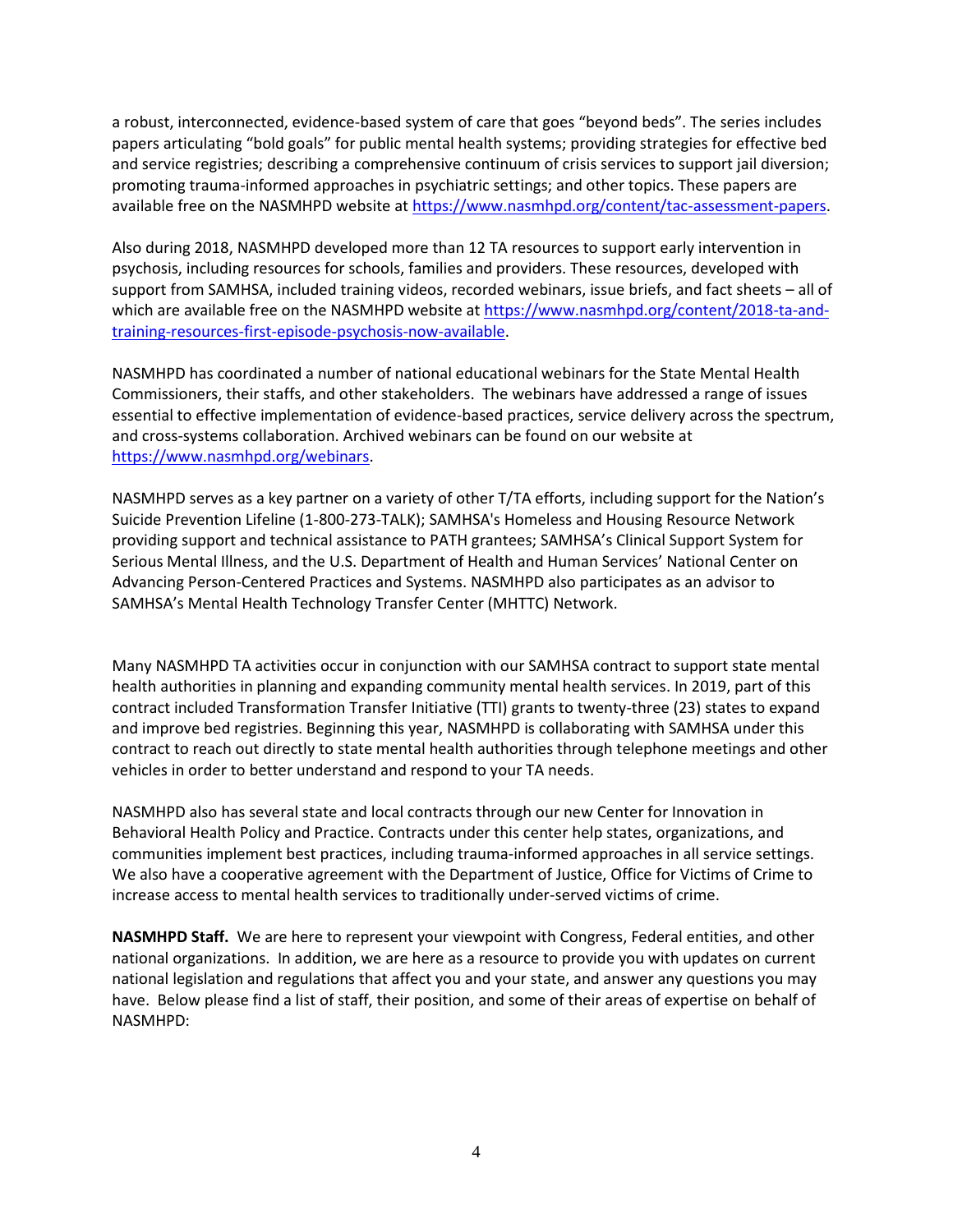## *Office of the Executive Director*

Brian M. Hepburn, M.D., Executive Director

(703) 739-9333 o[r brian.hepburn@nasmhpd.org](mailto:brian.hepburn@nasmhpd.org)

- Liaison with State Hospital Regional Organization a
- Administrator of Medical Directors Council

Meighan B. Haupt, M.S., Chief of Staff

(703) 682-5181 o[r meighan.haupt@nasmhpd.org](mailto:meighan.haupt@nasmhpd.org)

- Mental Health and Deaf and Hard of Hearing Individuals
- <sup>o</sup> Head Injury and Behavioral Health

Robert W. Glover, Ph.D., Former NASMHPD Executive Director (703) 739-9333 or [bob.glover@nasmhpd.org](mailto:bob.glover@nasmhpd.org)

- <sup>o</sup> Smoking Cessation
- $^{\circ}$  IIMHL

## *Office of Behavioral Health*

Brian R. Sims, M.D., Senior Medical Advisor

(703) 682-5185 or [brian.sims@nasmhpd.org](mailto:brian.sims@nasmhpd.org)

- Administrator of Forensic Division
- <sup>o</sup> Trauma Informed Systems
- <sup>o</sup> Veterans Issues
- $^{\circ}$  Criminal Justice

## *Office of Government Relations*

Stuart Gordon, J.D., Director of Policy & Communications (703) 682-7552 o[r stuart.gordon@nasmhpd.org](mailto:stuart.gordon@nasmhpd.org)

- Administrator of Finance Policy Division
- ACA and Healthcare Reform
- <sup>o</sup> Coalition Outreach and Alliances
- $^{\circ}$  CMS & SAMHSA
- Congressional Outreach
- <sup>o</sup> Policy Agenda & Positioning
- Regulatory and Legislative Review and Analysis
- Member Communications

Christy Malik, M.S.W., Senior Policy Associate (703) 682-5184 or [christy.malik@nasmhpd.org](mailto:christy.malik@nasmhpd.org)

- Administrator of the Older Adult's Divison
- <sup>o</sup> Suicide Prevention and crisis services
- <sup>o</sup> Coalition Outreach and Alliances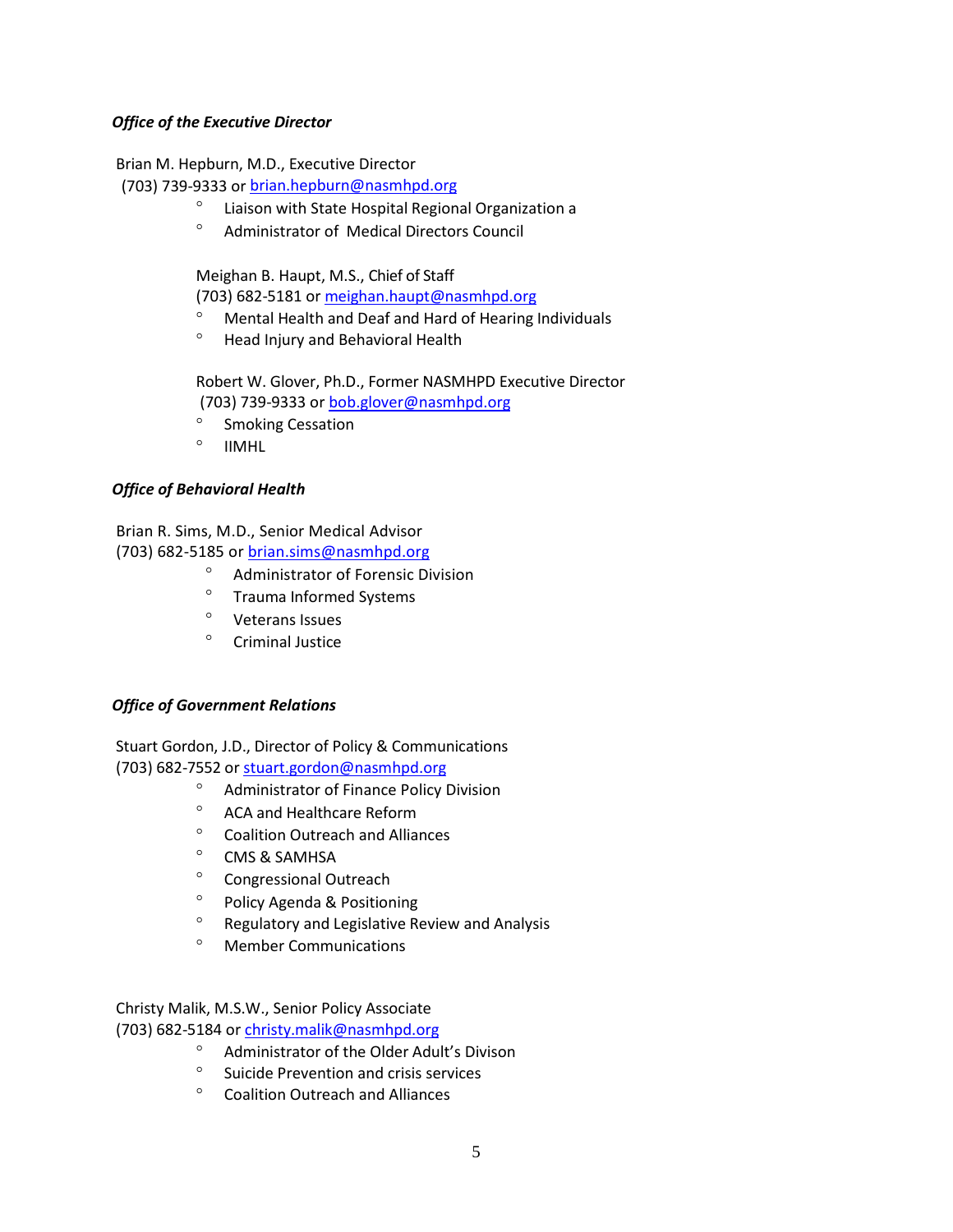- Government Relations
- <sup>o</sup> Coalition on Mental Health and Aging
- Oversees the SMI Adviser project

## *Technical Assistance Offices*

Joan Gillece, Ph.D., Director of NASMHPD's Center for Innovation in Behavioral Health Policy and Practice

(703) 682-5195 o[r joan.gillece@nasmhpd.org](mailto:joan.gillece@nasmhpd.org)

- <sup>o</sup> Trauma Informed Systems
- <sup>o</sup> Preventing Seclusion and Restraint
- <sup>o</sup> Adult and Juvenile Justice
- Women and Violence
- <sup>o</sup> Dual Diagnosis
- <sup>o</sup> Forensic Services
- <sup>o</sup> Specialty Courts
- ° LGBT
- Persons living with HIV/AIDS Workforce development
- <sup>o</sup> Community Violence
- $\degree$  Substance abuse
- <sup>o</sup> Social Services
- <sup>o</sup> Health Care
- <sup>o</sup> Public Schools

## Raul Almazar, Senior Public Health Advisor (PT)

## [raul.almazar@nasmhpd.org](mailto:raul.almazar@nasmhpd.org)

- <sup>o</sup> Trauma Informed Systems
- <sup>o</sup> Preventing Seclusion and Restraint
- <sup>o</sup> Adult and Juvenile Justice
- Women and Violence
- <sup>o</sup> Dual Diagnosis
- Forensic Services
- <sup>o</sup> Specialty Courts
- ° LGBT
- Persons living with HIV/AIDS
- Workforce development
- <sup>o</sup> Community Violence
- $\degree$  Substance abuse

Leah Harris, M.A., Trauma Informed Care Peer Specialist/Coordinator of Consumer Affairs (703) 682-7560 or [leah.harris@nasmhpd.org](mailto:leah.harris@nasmhpd.org)

<sup>o</sup> Peer Support & Trauma Informed Systems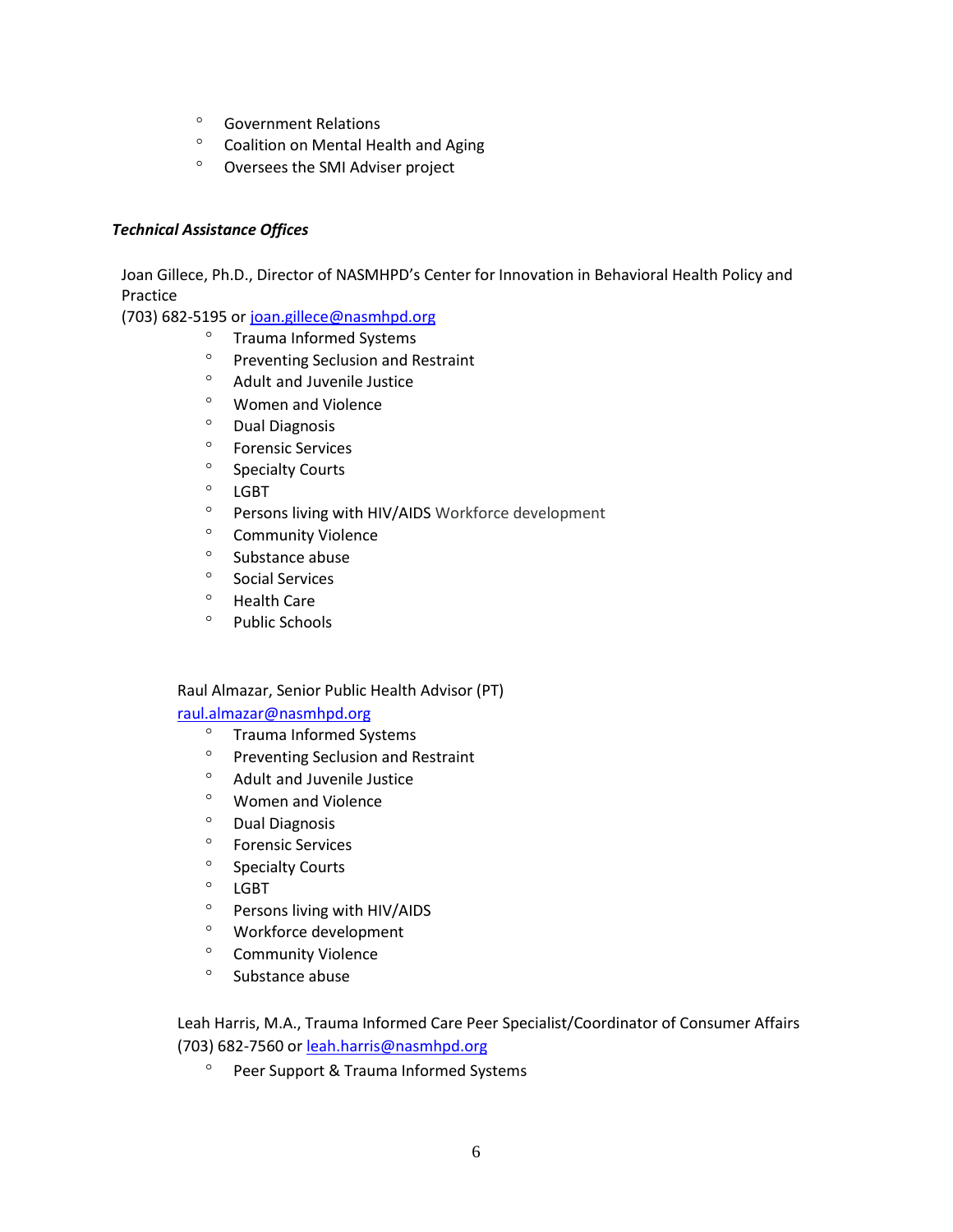Jeremy McShan, Program Manager, NASMHPD's Center for Innovation in Behavioral Health Policy and Practice

(703) 682-7555 o[r jeremy.mcshan@nasmhpd.org](mailto:jeremy.mcshan@nasmhpd.org)

- NASMHPD's Center for Innovation in Behavioral Health Policy and Practice **Communications**
- Technical Assistance Coordination

Yaryna Onufrey, Program Specialist

(703) 682-7561 or [yaryna.onufrey@nasmhpd.org](mailto:yaryna.onufrey@nasmhpd.org)

- Social Media, Website, Webinars, and Database
- Technical Assistance Support
- <sup>o</sup> [Transformation](https://www.nasmhpd.org/transformation-transfer-initiative-) Transfer Initiative (TTI)

## David Miller, M.P.Aff., Project Director

## (703) 682-5194 or [david.miller@nasmhpd.org](mailto:david.miller@nasmhpd.org)

- Administrator of the Children, Youth & Families Division
- Administrator of the Legal Division
- Administrator of the Recovery Support Services Division
- Administrator of the Housing Task Force
- <sup>o</sup> Certified Peer Support
- <sup>o</sup> Employment
- <sup>o</sup> Interstate Compact Issues
- <sup>o</sup> [Transformation](https://www.nasmhpd.org/transformation-transfer-initiative-) Transfer Initiative (TTI)
- Coalition of National Behavioral [Health Partners](https://www.nasmhpd.org/content/technical-assistance-coalition)
- <sup>o</sup> Criminal Justice & Housing
- <sup>o</sup> National Governors Association
- Olmstead
- Recovery Services (BRSS-TACS)
- <sup>o</sup> Social Marketing & Whole Health

Aaron J. Walker, M.P.A., Senior Policy Associate

- (703) 682-5182 o[r aaron.walker@nasmhpd.org](mailto:aaron.walker@nasmhpd.org)
	- <sup>o</sup> Transformation Transfer Initiative (TTI)
	- <sup>o</sup> Coalition of National Behavioral Health Care Partners (TAC)
	- TAC Assessment Working Papers
	- Government Relations
	- <sup>o</sup> Smoking Cessation
	- 508 Compliance

Kelle M. Masten, Senior Project Associate

(703) 682-5187 o[r kelle.masten@nasmhpd.org](mailto:kelle.masten@nasmhpd.org)

- Administrator of Medical Directors Council
- Administrator of Forensic Division
- Coalition of National Behavioral Health Care Partners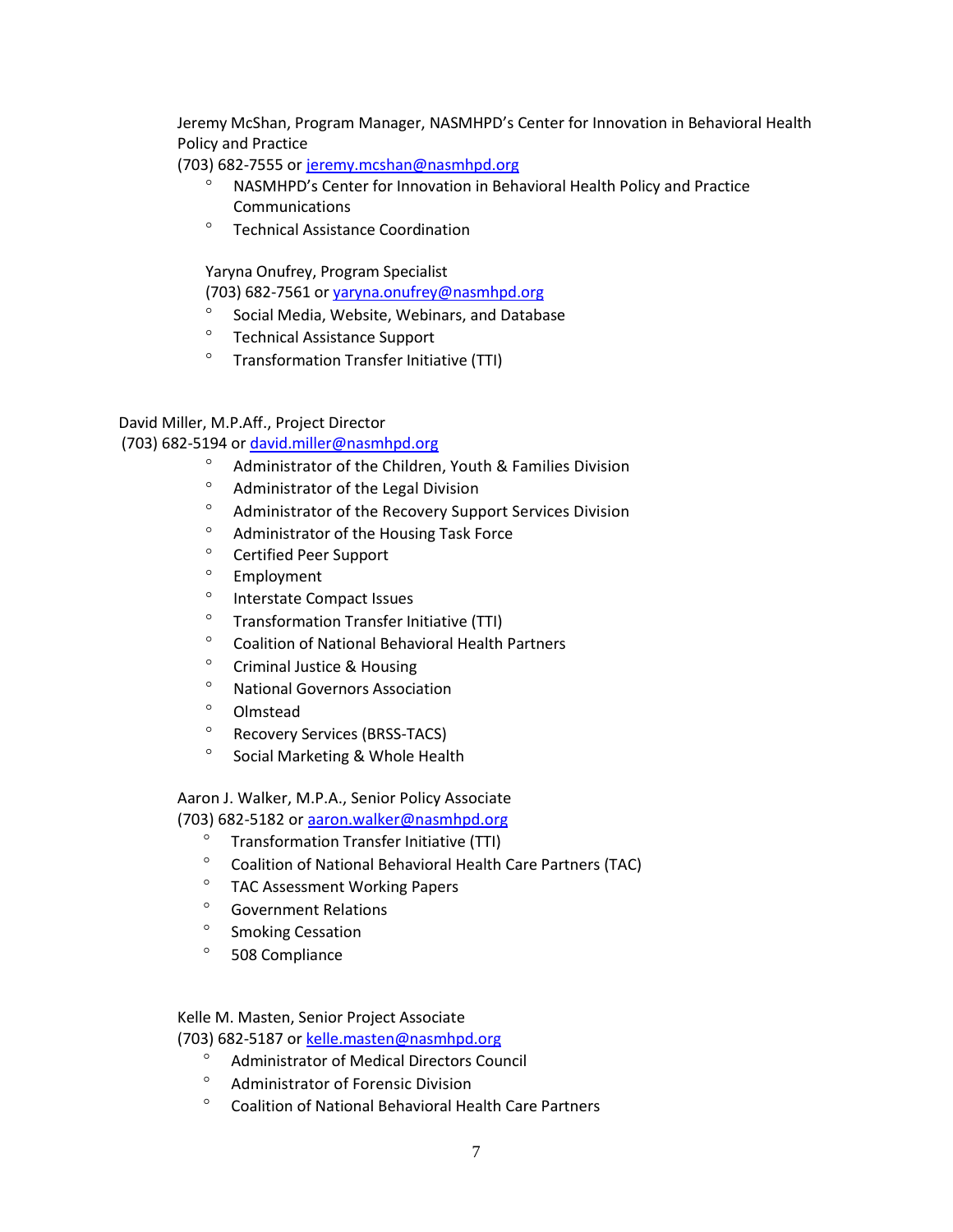Webinar Development

Leah Holmes-Bonilla, Senior Training and Technical Assistance Advisor (703) 682-5196 o[r leah.holmes-bonilla@nasmhpd.org](mailto:leah.holmes-bonilla@nasmhpd.org)

- Social Marketing/Strategic Communications Planning Advisor/Trainer
- $\degree$  Liaison to Native American and Tribal Communities engaged in Systems of Care for Children's Mental Health
- <sup>o</sup> Social Marketing/ Strategic Communications Training and Technical Assistance SME
- <sup>o</sup> [Transformation](https://www.nasmhpd.org/transformation-transfer-initiative-) Transfer Initiative (TTI) TA Coordinator
- Administrator of State Cultural & Linguistic Competence Coordinators' Network
- Liaison to U.S. Territories and Pacific Jurisdictions

Genna Bloomer, M.S.W, Technical Assistance Research Associate (703) 682-5180 or [genna.bloomer@nasmhpd.org](mailto:genna.bloomer@nasmhpd.org)

- <sup>o</sup> Social Marketing
- <sup>o</sup> Technical Assistance Specialist

David Shern, Ph.D., Senior Public Health Advisor (PT)

- <sup>o</sup> Promotion & Prevention
- <sup>o</sup> First Episode Psychosis

Timothy Tunner, Ph.D., M.S.W., Senior Training and Technical Assistance Advisor (703) 682-5197 o[r timothy.tunner@nasmhpd.org](mailto:timothy.tunner@nasmhpd.org)

- Administrator of the Finance Policy Division
- Technical Assistance Specialist

## *Office of Human Resources and Administration*

Kathy Parker, M.A., Director of Human Resources/Administration (PT) (703) 682-5192 or [Kathy.parker@nasmhpd.org](mailto:Kathy.parker@nasmhpd.org)

- <sup>o</sup> Administrator of State Cultural & Linguistic Competence Coordinators' Network
- <sup>o</sup> HR & Administration

## *Office of Accounting*

Jay Meek, C.P.A., M.B.A., Chief Financial Officer (703) 682-5186 or [jay.meek@nasmhpd.org](mailto:jay.meek@nasmhpd.org)

> Greg Schmidt, M.P.A., Contracts Manager (703) 682-7554 o[r greg.schmidt@nasmhpd.org](mailto:greg.schmidt@nasmhpd.org)

> Cheryl Gibson, Accounting Specialist (703) 682-7556 o[r cheryl.gibson@nasmhpd.org](mailto:cheryl.gibson@nasmhpd.org)

Shina Animasahun, M.S., Network Manager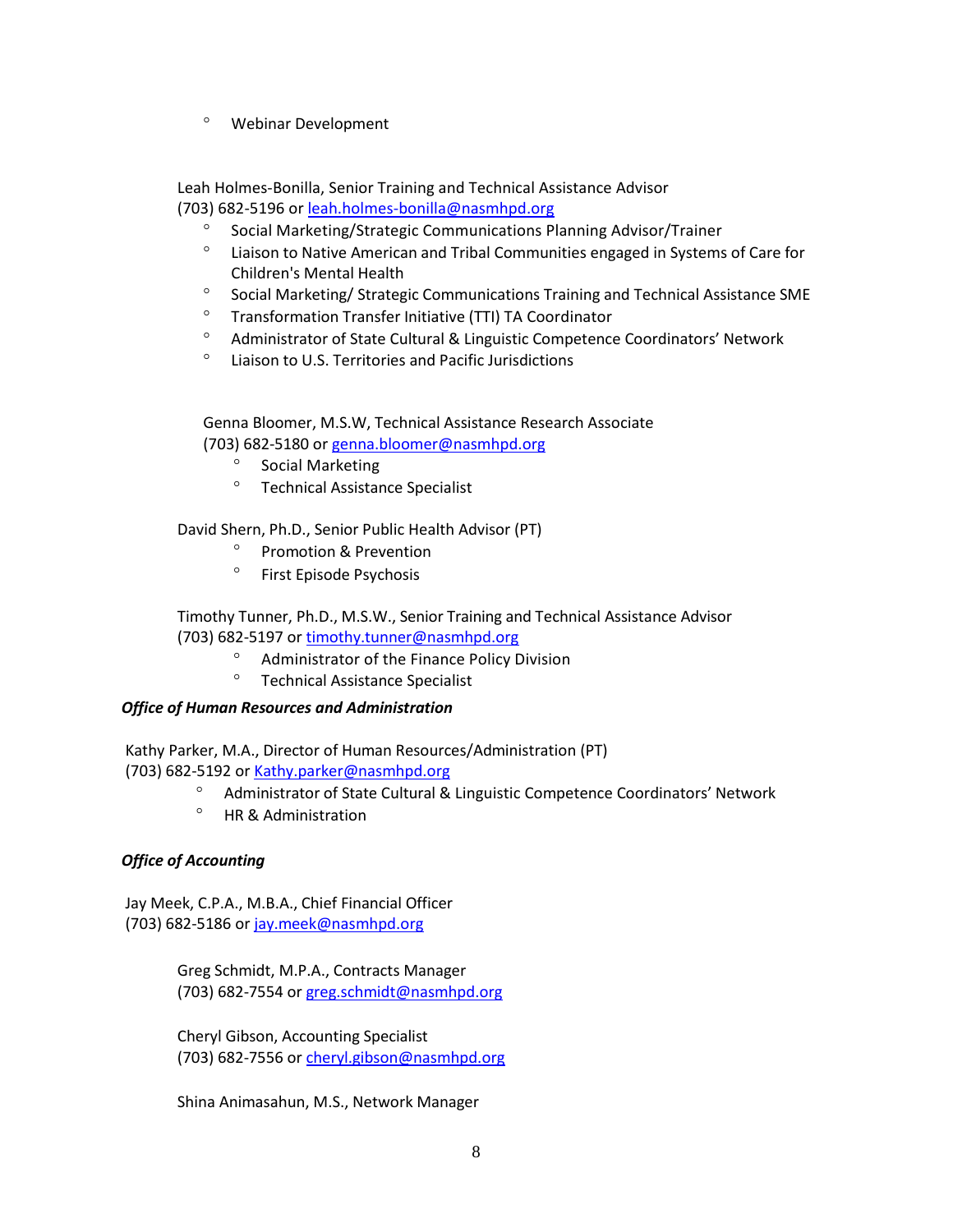## (703) 682-5193 o[r shina.animasahun@nasmhpd.org](mailto:shina.animasahun@nasmhpd.org)

**NASMHPD Website.** We encourage you to explore our website a[t https://www.nasmhpd.org](https://www.nasmhpd.org/) to view information on webinars, upcoming meetings, recent initiatives, mental health links, and multiple resources to serve you. The following is a list of select resources includin[g NASMHPD Publications](https://www.nasmhpd.org/nasmhppulisher) and [NASMHPD](https://www.nasmhpd.org/medicaldirectors_council_publications_reports)  [Medical Directors Council Technical Reports](https://www.nasmhpd.org/medicaldirectors_council_publications_reports) designed to provide the latest information in improving systems. The NASMHPD web site also includes al[l webinars.](https://www.nasmhpd.org/webinars) Topics addressed include housing, trauma informed care, prevention, early intervention and evidence-based practices.

NASMHPD's website includes the following [policy briefs](https://www.nasmhpd.org/content/position-statements-and-policy-briefs) an[d position statements:](https://www.nasmhpd.org/position-statements-and-comment-letters)

## *Policy Briefs*

- $\circ$  NASMHPD Comments on the Medicaid Managed Care and CHIP Mental Health Parity Regulations -5/15/15
- o NASMHPD Comments on Implementation of the Prospective Payment System for the Community Behavioral Health Clinic Demonstration Authorized under § 223 of the Protecting Access to Medicare Act of 2014 (Pub. L. 113-93) - 12/14
- o NASMHPD Comments on Criteria for State-Certified Behavioral Health Clinics under § 223 of the Protecting Access to Medicare Act of 2014 (Pub. L. 113-93) - 11/14
- o NASMHPD Comments on the Energy and Commerce Committee Digital Health Care Initiative 7/14
- o NASMHPD Policy Brief: Affordable Housing: The Role of the Public Behavioral Health System 10/11
- o NASMHPD Policy Brief: Workforce and the Public Mental Health System 1/11
- o NASMHPD Policy Brief: Health Information Technologies (HIT) and the Public Mental Health System - 12/10
- o NASMHPD Policy Brief: Financing and the Public Mental Health System 12/10

# *Position Statements*

- $\circ$  Policy Statement on Tobacco Cessation in All Behavioral Health Settings 7/30/17
- o Seclusion and Restraint Position Statement as Revised by NASMHPD Forensic Division and Accepted by NASMHPD Membership - 7/15/07
- o The Arizona Tragedy 1/11
- o Smoking Policy and Treatment in State Operated Psychiatric Hospitals 7/10/06
- o Housing and Supports for Individuals with Mental Illness 7/10/05
- o Services and Supports to Trauma Survivors 1/20/05
- $\circ$  The Integration of Public Health Promotion and Prevention Strategies in Public Mental Health -9/17/04
- o A Framework for Comprehensive State Mental Health Systems 9/04
- o State Psychiatric Hospital Patient Cemeteries 7/31/01
- o Mental Health Services in a Juvenile Justice Population 4/01
- o Repeal of the Medicaid IMD Exclusion 6/6/00
- o Culturally Competent and Linguistically Appropriate Mental Health Services 6/6/00
- o Seclusion and Restraint -7/13/99
- o Services and Supports to Trauma Survivors 12/7/98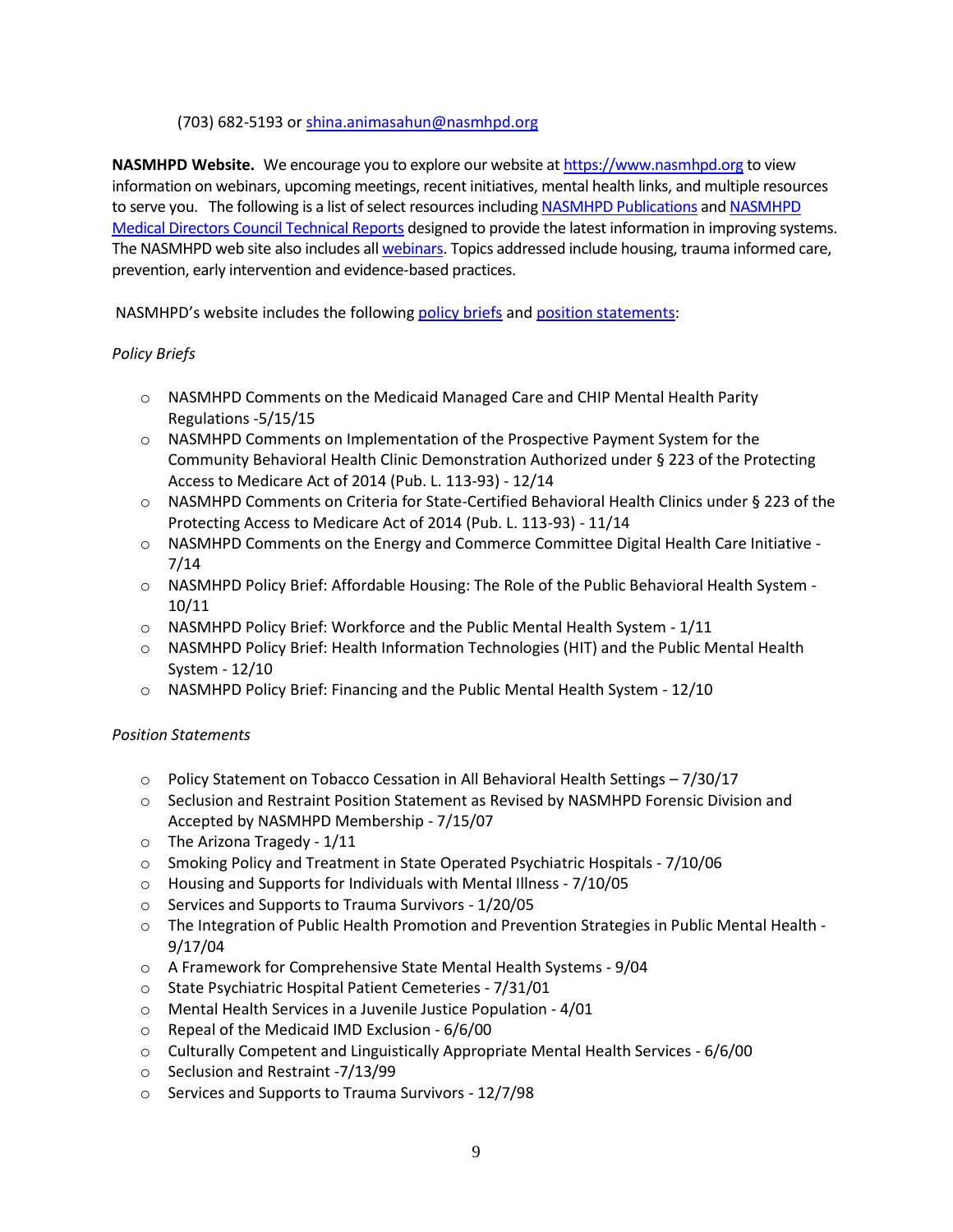- o Mental Health Block Grant Formula 12/16/97
- o Laws Providing For the Civil Commitment of Sexually Violent Criminal Offenders 9/9/97
- $\circ$  Insurance Discrimination Against Individuals with Mental Illness 12/10/96
- $\circ$  Employment and Rehabilitation for Persons with Severe Psychiatric Disabilities 12/10/96
- o Statement on Performance Measures 7/96
- o Consumer Contributions to Mental Health Service Delivery Systems 12/89

The following are a list of select NASMHPD [Publications:](https://www.nasmhpd.org/nasmhppulisher)

## 2018

- o Windows of Opportunity in Early Psychosis Care: A Companion Guide for Navigating Cultural Dilemmas
- o Transitioning Clients from Coordinated Specialty Care: A Guide for Clinicians
- o Trauma, PTSD and First Episode Psychosis
- o Addressing Trauma and PTSD in First Episode Psychosis Programs
- o Helping Families Understand Services for Persons with Early Serious Mental Illness: A Tip Sheet for Families
- o Family Involvement in Programming for Early Serious Mental Illness: A Tip Sheet for Clinicians
- o Early Serious Mental Illness: Guide for Faith Communities
- o Coordinated Specialty Care for People with First Episode Psychosis: Assessing Fidelity to the Model
- o NASMHPD's Technical Assistance Coalition Assessment Working Papers
	- 1. Bolder Goals, Better Results: Seven Breakthrough Strategies to Improve Mental Illness **Outcomes**
	- 2. Experiences and Lessons Learned in States with On-Line Databases (Registries) of Available Mental Health Crisis, Psychiatric Inpatient, and Community Residential Placements
	- 3. Speaking Different Languages- Breaking Through the Differences in the Perspectives of Criminal Justice and Mental Health Stakeholders on Competency to Stand Trial Services: Part 1
	- 4. Medical Directors' Recommendations on Trauma-informed Care for Persons with Serious Mental Illness
	- 5. A Comprehensive Crisis System: Ending Unnecessary Emergency Room Admissions and Jail Bookings Associated with Mental Illness
	- 6. Going Home: The Role of State Mental Health Authorities to Prevent and End Homelessness Among Individuals with Serious Mental Illness
	- 7. Changing the Trajectory of a New Generation: Universal Access to Early Psychosis Intervention
	- 8. Making the Case for a Comprehensive Children's Crisis Continuum of Care
	- 9. Achieving Recovery and Attaining Full Employment through the Evidence-Based IPS Supported Employment Approach
	- 10. Weaving a Community Safety Net to Prevent Older Adult Suicide

# 2017

o How Facebook Autoplay is Triggering Vicarious Trauma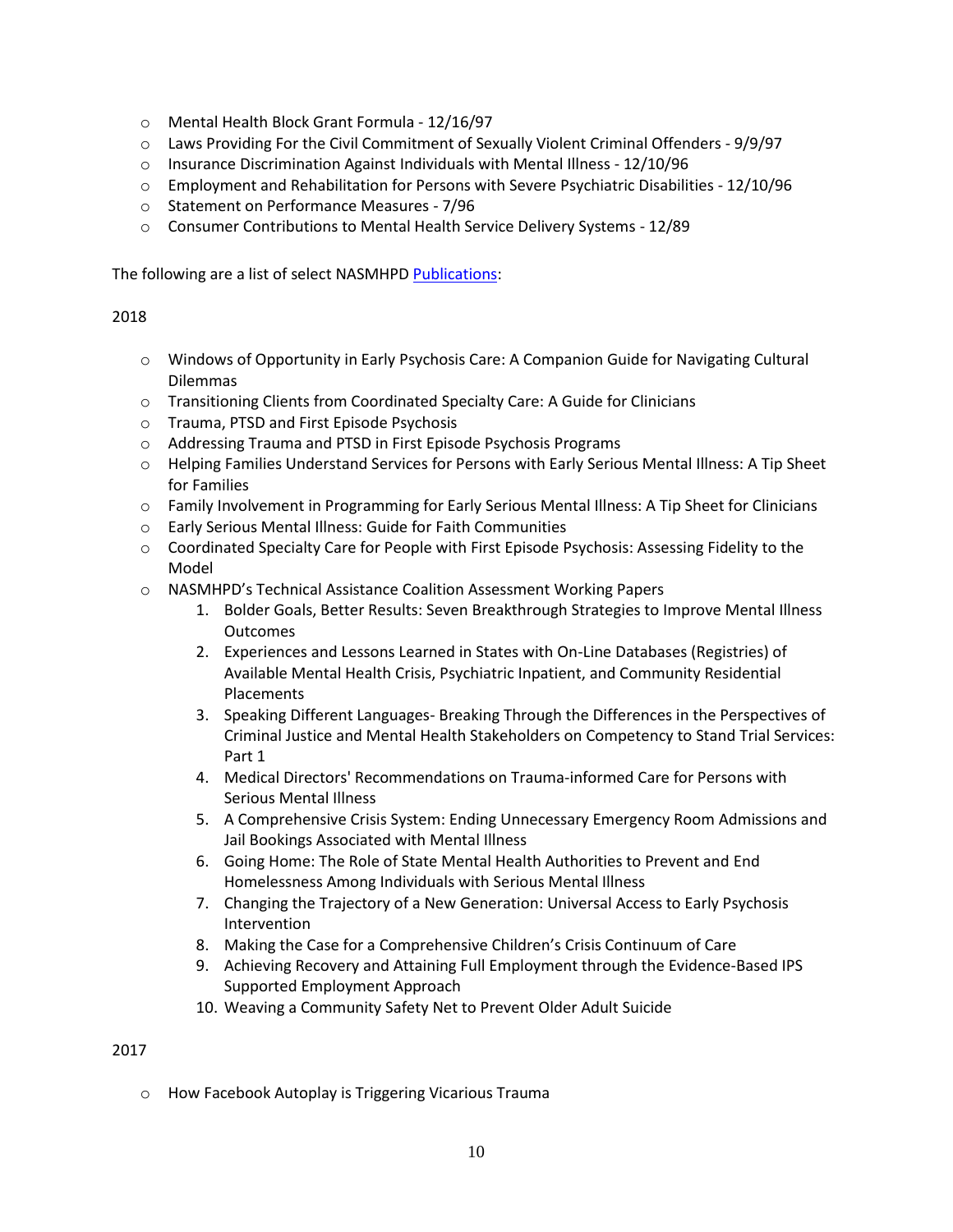- o EMDR Therapy Used to Neutralize Human Trafficking Trauma
- o Treating Affective Psychosis and Substance Use Disorders Within Coordinated Specialty Care
- o Workforce Development in Coordinated Specialty Care Programs
- o Substance-Induced Psychosis in First Episode Programming
- o Understanding and Addressing the Stigma Experienced by People with First Episode Psychosis
- o Outreach for First Episode Psychosis
- o Measuring the Duration of Untreated Psychosis within First Episode Psychosis Coordinated Specialty Care
- o Educating Communities to Identify and Engage Youth in the Early Phases of an Initial Psychosis: A Manual for Specialty Programs
- o Use of Medicaid to Finance Coordinated Specialty Care Services for First Episode Psychosis
- o An Inventory & Environmental Scan of Evidence-Based Practices for Treating Persons in Early Stages of Serious Mental Disorders
- o First-Episode Psychosis: Considerations for the Criminal Justice System
- o NASMHPD's Technical Assistance Coalition Assessment Working Papers
	- 1. Beyond Beds: The Vital Role of a Full Continuum of Care
	- 2. Trends in Psychiatric Inpatient Capacity, United States and Each State, 1970-2014
	- 3. Crisis Services' Role in Reducing Avoidable Hospitalization
	- 4. The Role of Permanent Supportive Housing in Determining Psychiatric Inpatient Bed Capacity
	- 5. Quantitative Benefits of Trauma-Informed Care
	- 6. The Role State Mental Health Authorities Can Play in Delivery of Integrated Primary and Behavioral Health Care for People with Serious Mental Illness, including those with Co-Occurring Substance Use Disorders
	- 7. The Vital Role of Specialized Approaches: Persons with Intellectual and Developmental Disabilities in the Mental Health System
	- 8. Older Adults Peer Support: Finding a Source for Funding
	- 9. Cultural and Linguistic Competence as a Strategy to Address Health Disparities in Inpatient Treatment
	- 10. Forensic Patients in State Psychiatric Hospitals: 1999-2016

- o NASMHPD's Technical Assistance Coalition Assessment Working Papers
	- 1. Clozapine Underutilization: Addressing the Barriers
	- 2. Innovative Uses of Technology to Address the Needs of Justice-Involved Persons with Behavioral Health Issues
	- 3. Technology and Human Trafficking
	- 4. State Behavioral Health Authorities' Use of Performance Measurement Systems
	- 5. Promoting Young Adult Mental Health Through Electronic and Mobile Health **Technologies**
	- 6. Improving Community Options for Older Adults
	- 7. Integrating Behavioral Health into Accountable Care Organizations: Challenges, Successes, and Failures at the Federal and State Levels
	- 8. Promising and Emerging Approaches and Innovations for Crisis Intervention for People who are Deaf, Hard of Hearing, and Deafblind
	- 9. 2016 Compilation of State Behavioral Health Patient Treatment Privacy and Disclosure Laws and Regulations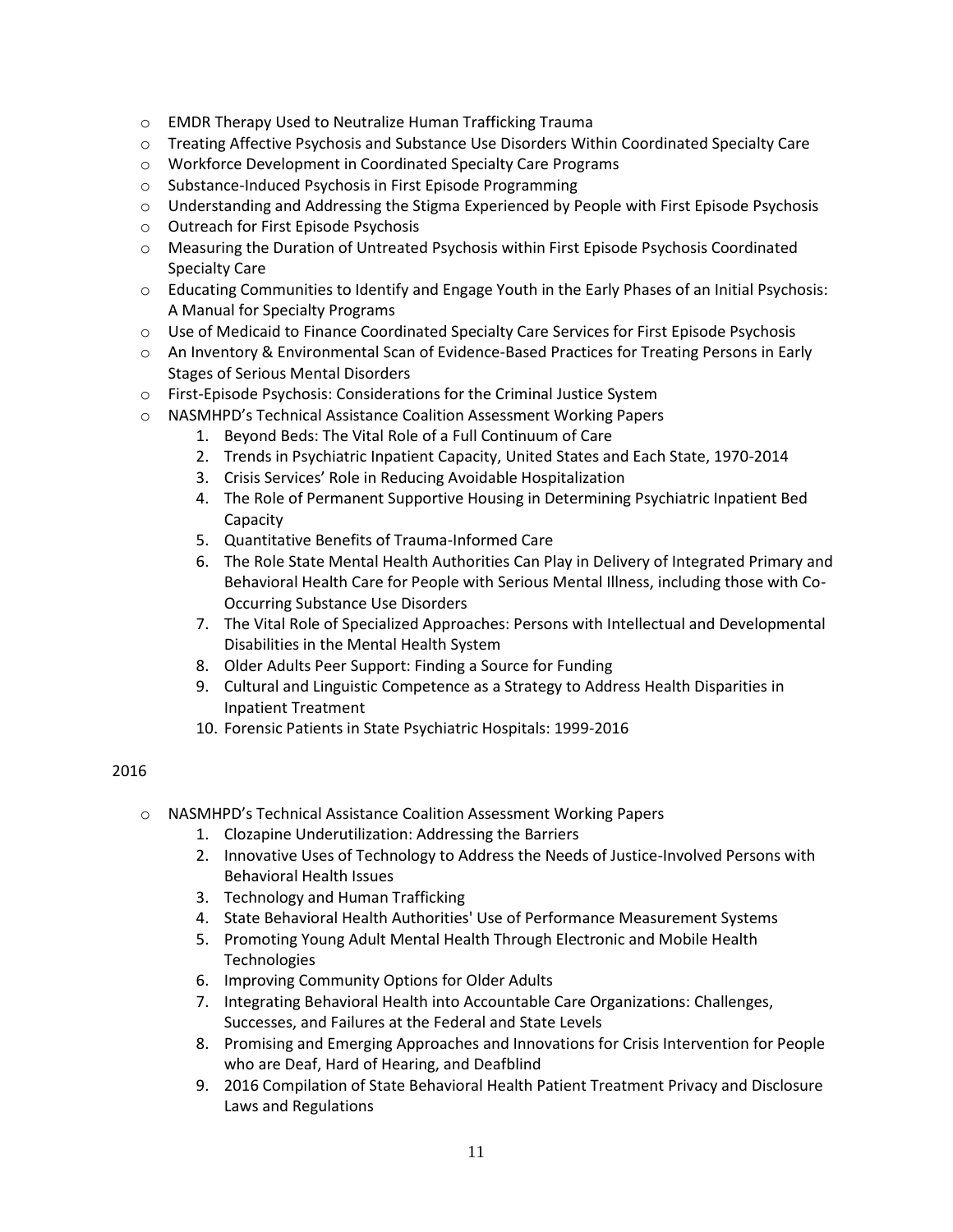- o Use of Performance Measures in Early Intervention Programs
- o What Comes After Early Intervention
- o Back to School Support for Full Inclusion of Students with Early Psychosis in Higher Education, Campus Staff & Admin.
- o Back to School Support for Full Inclusion of Students with Early Psychosis in Higher Education, Student & Family
- o Optimizing Medication Management for Persons Who Experienced a First Episode of Psychosis
- o A Family Primer on Psychosis
- o Age and Developmental Considerations in Early Psychosis
- $\circ$  Coordinated Specialty Care (Why Specialty Early Intervention Programs are a Smart Investment)
- o Supporting Student Success in Higher Education Beyond the Clinic
- o Implicit Bias and Mental Health

- o NASMHPD's Technical Assistance Coalition Assessment Working Papers
	- 1. Pillars of Peer Support
	- 2. NASMHPD Housing State Survey
	- 3. Care Transition Interventions to Reduce Psychiatric Re-hospitalization
	- 4. Partnering with Tribal Governments to Meet the Mental Health Needs of American Indian/Alaska Native Consumers
	- 5. Establishing Deaf to Deaf Peer Support Services and Training
	- 6. Olmstead Risk Assessment and Planning Checklist
	- 7. The Role of Family-Run Organizations in Systems of Care
	- 8. Serving Youth with Co-Occurring Developmental and Behavioral Disorders
	- 9. The Un-coordinated Costs of Behavioral and Primary Health Care
	- 10. Behavioral Health and Criminal Justice Systems
- o An Inventory& Environmental Scan of Evidence-Based Practices for Treating Persons in Early Stages of Serious Mental Disorders, November 2015
- o Web-Based Tutorial: Early Intervention in Psychosis: A Primer
- o Information Guide: Steps and Decision Points in Starting an Early Psychosis Program
- o Issue Brief: Supported Education for Persons Experiencing a First Episode of Psychosis
- o Implementation of Coordinated Specialty Services for First Episode Psychosis in Rural and Frontier Communities
- o Building Upon Existing Programs and Services to Meet the Needs of Persons Experiencing a First Episode of Psychosis
- o Guidance Manual: Peer Involvement and Leadership in Early Intervention in Psychosis Services: From Planning to Peer Support and Evaluation

- o NASMHPD's Technical Assistance Coalition Assessment Papers
- o Installing The Building Blocks For A More Effective Mental Health System: Early Evidence Under Healthcare Reform And Roles For State Behavioral Health Agencies, September, 2014
- o Behavioral Health and Community-Based Services in the Aftermath of Olmstead, August, 2014
- o Striking a Balance: Mental Health Provider Network Adequacy under Health Care Reform, September, 2014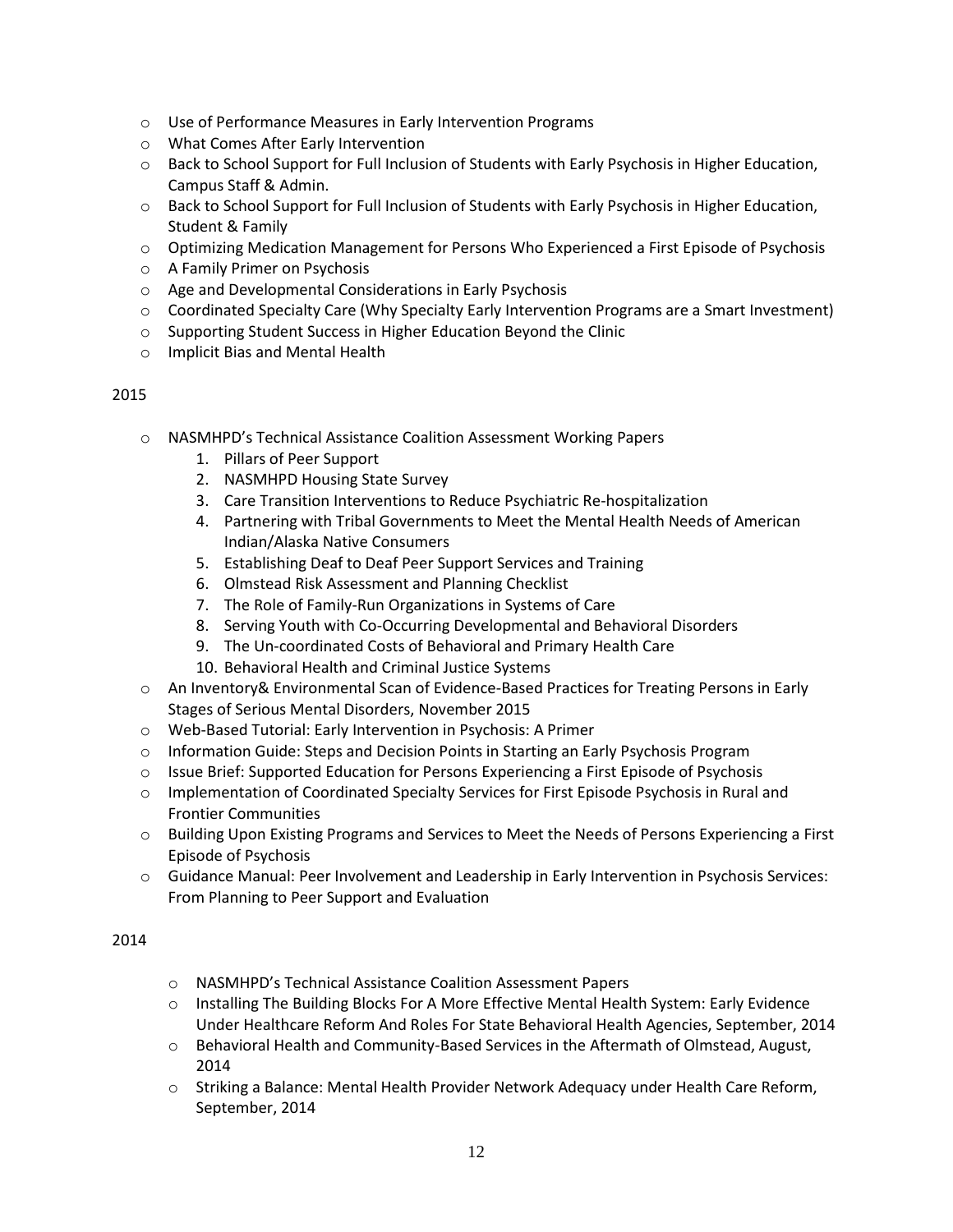- o The Vital Role of State Psychiatric Hospitals, July 2014
- o Understanding and Addressing Adversity as a Risk Factor for Substance Abuse in Young People: An Informational Guide for Prevention-Oriented Professionals, July 2014
- o Transformation Transfer Initiative, July, 2014
- o Crossing the Behavioral Health Digital Divide: The Role of Health Information Technology in Improving Care for People with Serious Mental Illness in State Mental Health Systems
- o Reducing the Burden of Mental Illness: The Role of Preventive Activities and Public Health **Strategies**
- o The Role of Integrated Service Delivery Models in Addressing the Needs of Adults and Children with Behavioral Health Conditions
- $\circ$  Strategies to Enroll Uninsured People with Mental Health Conditions under the Affordable Care Act

- $\circ$  NASMHPD Resource Management Guide: Impacts of the Affordable Care Act on Coverage for Uninsured People with Behavioral Health Conditions
- o Employment Development Initiative, Full Report (PDF 1,913 KB) and Transformation Transfer Initiative, Full Report (PDF 4,348 KB)
- o The Interplay between Medicaid DSH Payment Cuts, the IMD Exclusion and the ACA Medicaid Expansion Program: Impacts on State Public Mental Health Services
- o The Waterfall Effect: Transformative Impacts of Medicaid Expansion on States
- o State Roadmap to Peer Support Whole Health Resiliency, Full Report (PDF 486KB)

## 2012

- o Taking Integration to the Next Level: The Role of New Service Delivery Models in Behavioral Health
- o Trauma in the Deaf Population: Definition, Experience, and Services
- o [Adults with Behavioral Health Needs under Correctional Supervision: A Shared Framework for](http://consensusproject.org/jc_publications/adults-with-behavioral-health-needs)  [Reducing Recidivism and Promoting Recovery](http://consensusproject.org/jc_publications/adults-with-behavioral-health-needs) (joint project with DOJ and SAMHSA, NASMHPD partnered with ASCA, APPA, NASADAD and other key organizations)
- o Too Significant To Fail: The Importance of State Behavioral Health Agencies in the Daily Lives of Americans with Mental Illness, for Their Families, and for Their Communities Full Report
- o Preventing Suicide: A Toolkit for High Schools (SAMHSA project with NASMHPD and EDC)
- $\circ$  Reclaiming Lost Decades: The Role of State Behavioral Health Agencies in Accelerating the Integration of Behavioral Healthcare and Primary Care to Improve the Health of People with Serious Mental Illness.
- o Engaging Women in Trauma-Informed Peer Support: A Guidebook
- o Cornerstones for Behavioral Healthcare Today and Tomorrow
- o Becoming a Preventionist: Making Prevention Part of Your Mental Health Practice; A Continuing Education Course

- o [The Oklahoma Enhanced Tier Payment System:](http://www.nasmhpd.org/general_files/publications/The%20Oklahoma%20Enhanced%20Tier%20Payment%20System%20Final.pdf) Leveraging Medicaid to Improve Mental [Health Provider Performance and Outcomes](http://www.nasmhpd.org/general_files/publications/The%20Oklahoma%20Enhanced%20Tier%20Payment%20System%20Final.pdf)
- o [Primary Prevention in Behavioral Health](http://www.nasmhpd.org/general_files/publications/Primary%20Prevention%20in%20Behavioral%20Health%20Final%202011_1.pdf)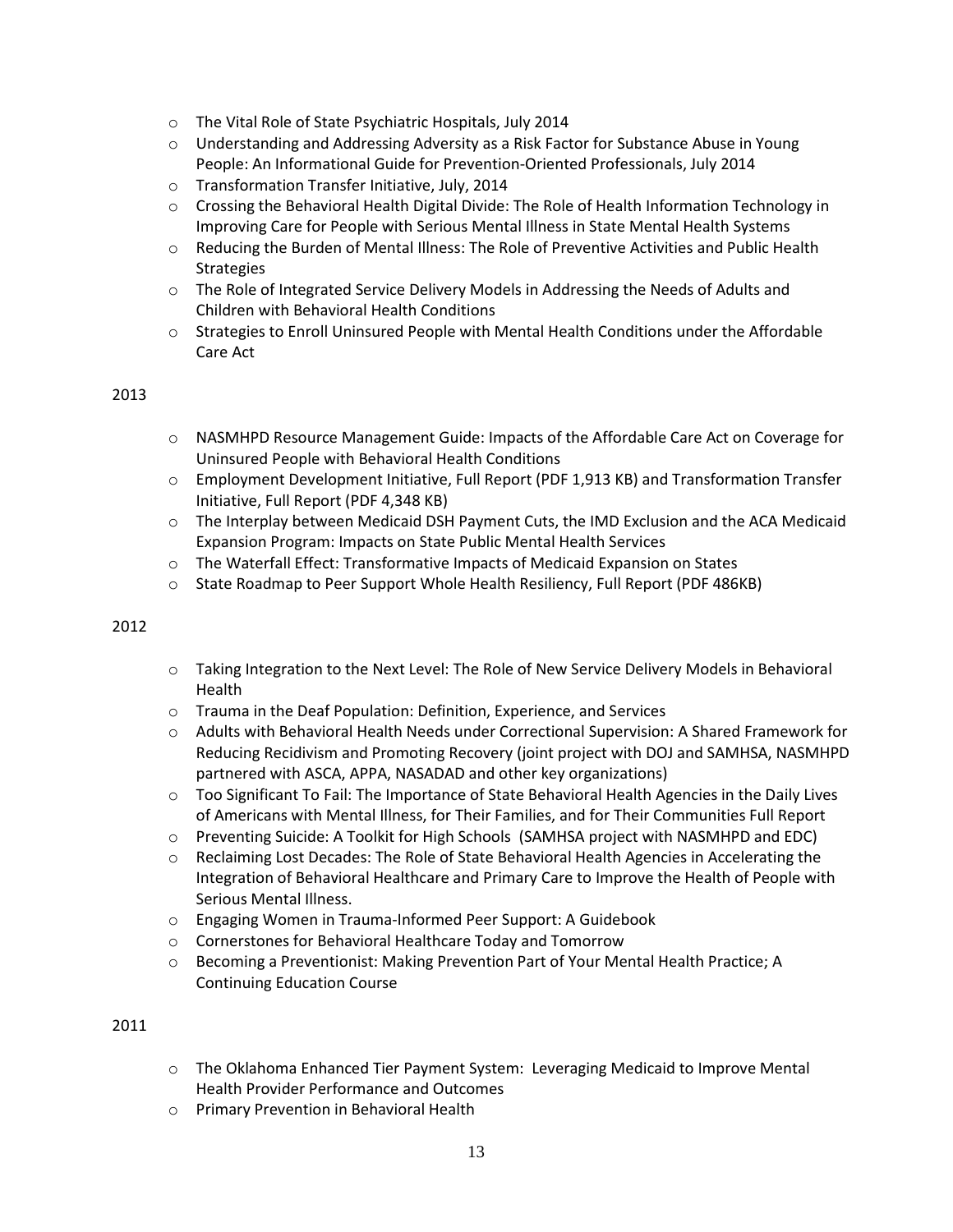- o [Promoting Emotional Health and Preventing Suicide: A Toolkit for Senior Living Communities](http://store.samhsa.gov/product/SMA10-4515) [\(In sponsorship with SAMHSA's Center for Mental Health Services\)](http://store.samhsa.gov/product/SMA10-4515)
- $\circ$  Responding to a High-Profile Tragic Incident Involving a Person with a Serious Mental Illness: [A Toolkit for State Mental Health Commissioners](http://www.nasmhpd.org/general_files/publications/ViolenceToolkit_Bkmk.pdf)
- o [Pillars of Peer Support](http://www.nasmhpd.org/general_files/publications/POPS%202_2010%20final.pdf)

Further, the following NASMHPD Medical Director [Issue Papers and](https://nasmhpd.org/medicaldirectors_council_publications_reports) Technical Reports can be found on our website.

*Issue Papers*

2009

o [The Role of the Medical Director in a State Mental Health Authority -](http://www.nasmhpd.org/general_files/publications/med_directors_pubs/The%20Role%20of%20the%20Medical%20Director%20-%2012-09.pdf) A Guide for Policy [Makers](http://www.nasmhpd.org/general_files/publications/med_directors_pubs/The%20Role%20of%20the%20Medical%20Director%20-%2012-09.pdf) 

#### 2008

o [NASMHPD's Medical Directors' Statement on Comparative Effectiveness of Antipsychotic](http://www.nasmhpd.org/general_files/publications/med_directors_pubs/NASMHPD%20Principles%20of%20Antipsychotics%20final.pdf)  [Medications and Individualized Treatment](http://www.nasmhpd.org/general_files/publications/med_directors_pubs/NASMHPD%20Principles%20of%20Antipsychotics%20final.pdf)

## *NASMHPD Medical Directors' Technical Reports*

#### 2018

o Medical Directors' Recommendations on Trauma-informed Care for Persons with Serious Mental Illness

## 2014

o The Vital Role of State Psychiatric Hospitals

# 2010

o [Consumer Involvement with State Mental Health Authorities](http://www.nasmhpd.org/general_files/publications/med_directors_pubs/Consumer%20Involvement%20with%20Persons%20with%20SMI%20Final%20Part%201...rev.pdf) [Part I Final Report](http://www.nasmhpd.org/general_files/publications/med_directors_pubs/Consumer%20Involvement%20with%20Persons%20with%20SMI%20Final%20Part%201...rev.pdf)  [Part II Appendices to Final Report](http://www.nasmhpd.org/general_files/publications/med_directors_pubs/Consumer%20Involvement%20with%20Persons%20with%20SMI%20Final%20Part%202.pdf)

## 2008

o [Measurement of Health Status for People with Serious Mental Illnesses](http://www.nasmhpd.org/general_files/publications/med_directors_pubs/NASMHPD%20Medical%20Directors%20Health%20Indicators%20Report%2011-19-08.pdf)